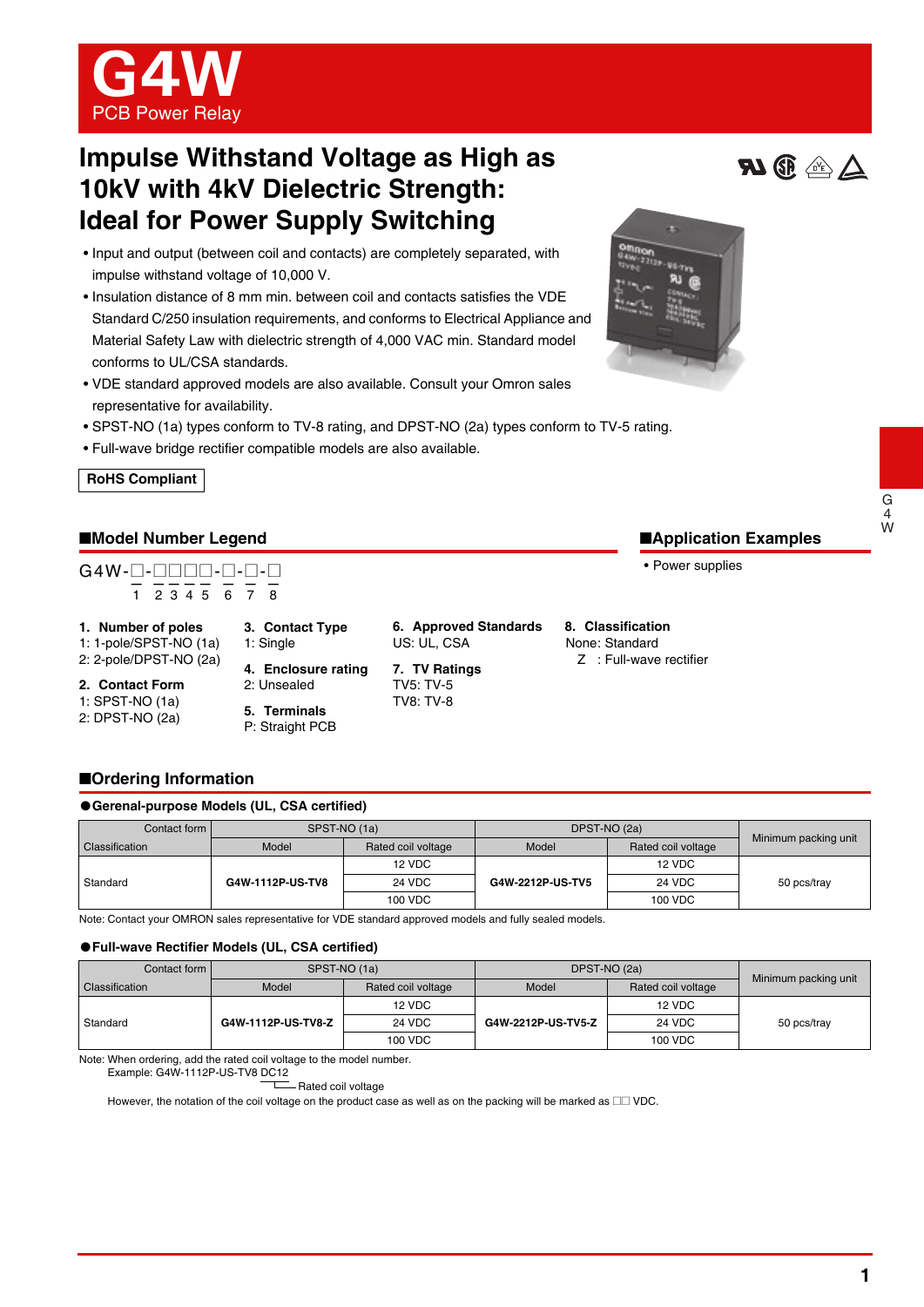18,000 operations/hr

4,000 VAC, 50/60 Hz for 1 min

2,000 VAC, 50/60 Hz for 1 min

Clearance: 8 mm, Creepage: 8 mm

amplitude (1.5 mm double amplitude)

amplitude  $(1.5 \text{ mm}$  double amplitude)<br> $1,000 \text{ m/s}^2$ 

(rated load, at 1,800 operations/hr)

(at 18,000 operations/hr)

Electrical 1,800 operations/hr<br>
Ce<sup>\*2</sup> 100 MO max

between contacts of  $\begin{bmatrix} 1,500 \text{ VAC}, 50/60 \text{ Hz} \end{bmatrix}$  for 1 min

Destruction 10 to 55 to 10 Hz, 0.75 mm single

Malfunction 10 to 55 to 10 Hz, 0.75 mm single

Approx. 29 g

Mechanical 5,000,000 operations min.

Electrical 100,000 operations min.

Ambient operating temperature -25°C to 55°C (with no icing or condensation)<br>Ambient operating humidity 5% to 85%

# ■**Ratings**

#### ●**Coil**

| Item<br>Rated  | Rated<br>current<br>(mA) | Coil<br>resistance<br>$(\Omega)$ | <b>Must</b><br>operate<br>voltage<br>(V) | Must<br>release<br>voltage<br>(V) | Max.<br>voltage<br>(V) | Power<br>consumption<br>(mW) |
|----------------|--------------------------|----------------------------------|------------------------------------------|-----------------------------------|------------------------|------------------------------|
| voltage        |                          |                                  |                                          | % of rated voltage                |                        |                              |
| 12 VDC         | 66.7                     | 180                              | 80%                                      | 10%                               | 130%                   |                              |
| 24 VDC         | 33.3                     | 720                              | max.                                     | min.                              | (at 23°C)              | Approx.<br>0.8W              |
| <b>100 VDC</b> | 8                        | 12,500                           |                                          |                                   |                        |                              |

Note 1. The rated current and coil resistance are measured at a coil temperature of 23°C with a tolerance of ±15%.

 2.The operating characteristics are measured at a coil temperature of 23°C.

 3.The "Max. voltage" is the maximum voltage that can be applied to the relay coil.

#### ●**Contacts**

| Contact form     |                    | SPST-NO (1a)      | DPST-NO (2a)    |                   |  |  |
|------------------|--------------------|-------------------|-----------------|-------------------|--|--|
| Load             | Resistive load     | Inductive load    | Resistive load  | Inductive load    |  |  |
| Item             | $(cos\phi = 1)$    | $(cos\phi = 0.4)$ | $(cos\phi = 1)$ | $(cos\phi = 0.4)$ |  |  |
| Contact material | Ag-Alloy (Cd free) |                   |                 |                   |  |  |
| Rated load       | 15 A at 250 VAC    | 10 A at 250 VAC   | 10 A at 250 VAC | 7.5 A at 250 VAC  |  |  |
|                  | 15 A at 24 VDC     | 7.5 A at 24 VDC   | 10 A at 24 VDC  | 5 A at 24 VDC     |  |  |
| Rated carry      |                    | 15 A              | 10 A            |                   |  |  |
| current          |                    |                   |                 |                   |  |  |
| Max. switching   |                    |                   |                 |                   |  |  |
| voltage          | 250 VAC, 125 VDC   |                   |                 |                   |  |  |
| Max. switching   |                    | 15 A              | 10 A            |                   |  |  |
| current          |                    |                   |                 |                   |  |  |

G 4 W

# ■**Engineering Data**

# ●**Maximum Switching Capacity**



●**Durability**

(DC Load)

1,000 500 300

> 100 50 30

Durability (x10

4 operations)

# 100 Switching current (A)

**SPST-NO (1a) DPST-NO (2a)**



Switching voltage (V)

## **SPST-NO (1a) DC Load DPST-NO (2a) DC Load**



# 200

■**Characteristics**

Release time<br>Max. operating | Mechanica

Max. operating frequency

Dielectric strength

Impulse withstand voltage

Insulation distance

Vibration resistance

**Durability** 

1,000 500 300

Durability (x10<sup>4</sup> operations)

(AC Load)

100 50 30

Insulation resistance \*2

Contact resistance \*1  $30 \text{ m}\Omega$  max.<br>Operate time 20 ms max. Operate time 20 ms max.<br>
Release time 5 ms max.

Between coil and

Between contacts of

Between contacts of<br>different polarities

Between coil and<br>contacts

Between coil and

Between coil and<br>contacts

Shock resistance Destruction 1,000 m/s<sup>2</sup><br>Malfunction 150 m/s<sup>2</sup> Malfunction



Note: The maximum coil voltage refers to the maximum value in a varying **■ Shock Malfunction**<br>■**Shock Malfunction** not a continuous voltage, not a continuous voltage.

#### **DPST-NO (2a) AC Load**



●**Ambient Temperature vs. Must Operate and Must Release Voltage G4W-2212P-US-TV5**





 $10\frac{11}{2}$   $\frac{1}{4}$   $\frac{1}{6}$   $\frac{1}{8}$   $\frac{1}{10}$   $\frac{1}{12}$   $\frac{1}{14}$   $\frac{1}{16}$ 

24 VDC inductive load (L/R = 7 ms) 24 VDC resistive load

110 VDC resistive load

110 VDC inductive load ( $L/R = 7$  ms)

 $nt(A)$ 

Z

Shock direction

X'

X

Y

Y'

Z'

G4W-1112P-US-TV8 Number of Relays: 5 pcs Test Conditions: Shock is applied in  $\pm X$ ,  $\pm Y$ , and  $\pm Z$  directions three times each with and without energizing the Relays to check the number of contact malfunctions. Standard value: 150 m/s2

| Load):         |                                       |        |    |    |          |  |
|----------------|---------------------------------------|--------|----|----|----------|--|
|                |                                       |        |    |    |          |  |
|                |                                       |        |    |    |          |  |
|                |                                       |        |    |    |          |  |
|                | 24 VDC resistive load                 |        |    |    |          |  |
|                | 24 VDC inductive load (L/R = 7 ms)    |        |    |    |          |  |
|                |                                       |        |    |    |          |  |
|                | 110 VDC resistive load-               |        |    |    |          |  |
|                | 110 VDC inductive load (L/R = $7$ ms) |        |    |    |          |  |
|                |                                       |        |    |    |          |  |
|                |                                       |        |    |    |          |  |
|                |                                       |        |    |    |          |  |
|                |                                       |        |    |    |          |  |
|                |                                       |        |    |    |          |  |
| $\overline{2}$ |                                       | 6<br>8 | 10 | 12 | 16<br>14 |  |

# ●**Ambient Temperature vs. Maximum Coil Voltage**

Note: The above values are initial values.<br>\*1. The contact resistance was measu

250 VAC resistive load (cosφ = 1) 250 VAC inductive load (cose = 0.4)

Failure rate (P level) (reference value) \*3

Ambient operating humidity<br>Weight

●**Durability**

The contact resistance was measured with 1 A at 5 VDC with a fall-of-potential method. ally the insulation resistance was measured with a 500 VDC Megger Tester<br>
2. The insulation resistance was measured with a 500 VDC Megger Tester<br>
3. This value was measured at a switching frequency of 120 operations/min.

> $\frac{1}{14}$  1516 hing c

| Must-operate/must-release voltage (On the basis of rated voltage) [%]<br>Lo B<br>Must operate<br>Sample:<br>Must release<br>G4W-2212P-US-TV5<br>Number of Relays: 5 pcs<br>$-20$<br>20<br>6<br>40<br>$\overline{0}$<br>40<br>.   . |  |  |  |  |
|------------------------------------------------------------------------------------------------------------------------------------------------------------------------------------------------------------------------------------|--|--|--|--|
|                                                                                                                                                                                                                                    |  |  |  |  |
|                                                                                                                                                                                                                                    |  |  |  |  |
|                                                                                                                                                                                                                                    |  |  |  |  |
|                                                                                                                                                                                                                                    |  |  |  |  |
|                                                                                                                                                                                                                                    |  |  |  |  |
|                                                                                                                                                                                                                                    |  |  |  |  |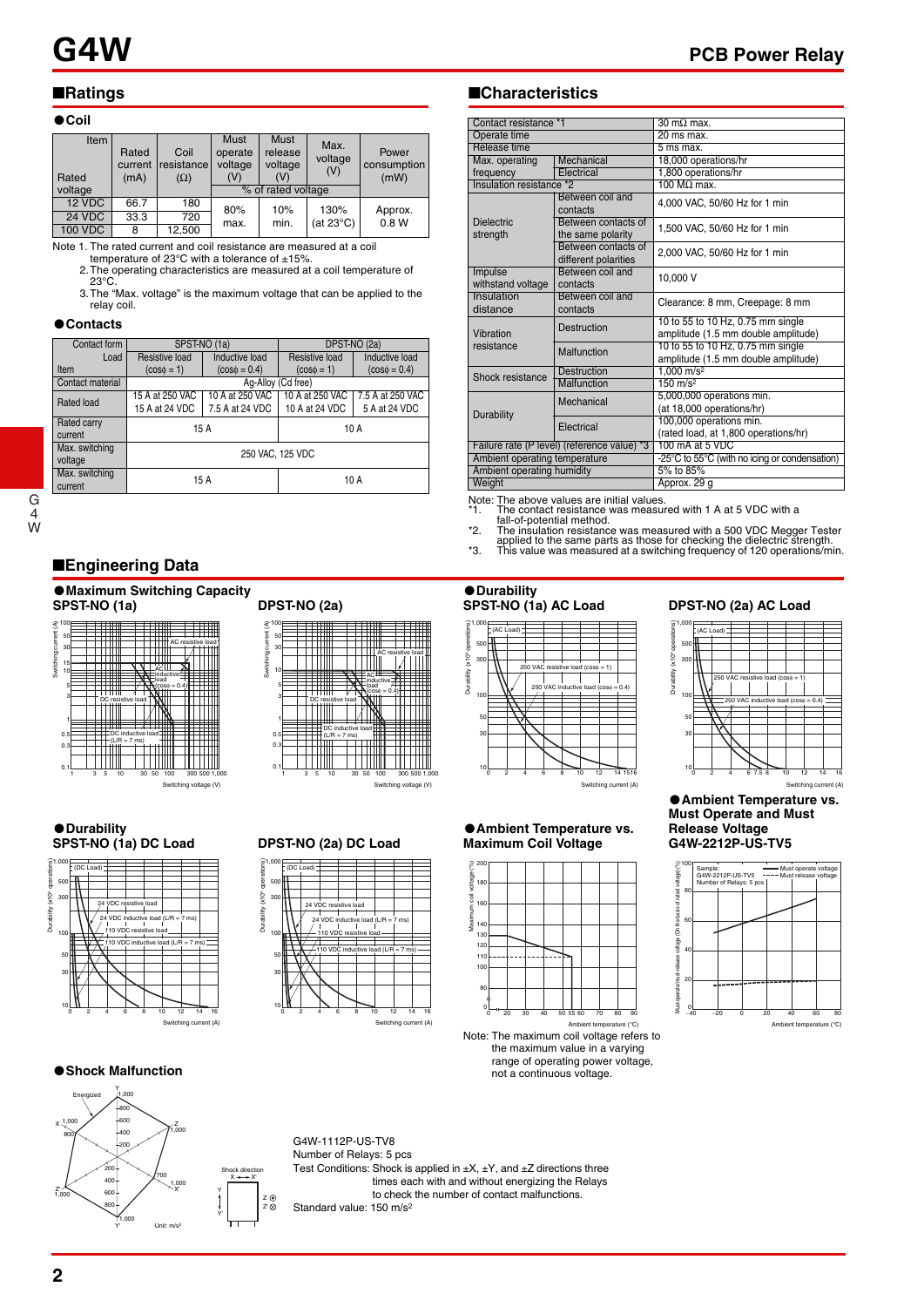# ■**Dimensions**



■**Approved Standards**

• The approval rating values for overseas standards are different from the performance values determined individually. Confirm the values before use.

**UL Recognized: N** (File No. E41643)

| Model                       | Number of poles | Coil ratings  | Contact ratings                     | Number of test operations |
|-----------------------------|-----------------|---------------|-------------------------------------|---------------------------|
|                             |                 | 12 to 100 VDC | 15 A, 250 VAC (General Use) at 40°C |                           |
|                             |                 |               | 15A, 24 VDC at 40°C                 | 6,000                     |
| G4W-1112()                  |                 |               | TV-8 at $40^{\circ}$ C              | 25,000                    |
| $-US-TV8(-Z)$               |                 |               | 1/2HP, 125 VAC at 40°C              |                           |
|                             |                 |               | 3/4HP, 240 VAC at 40°C              | 1,000                     |
|                             |                 |               | 1HP, 250 VAC at 40°C                |                           |
|                             | $\overline{2}$  |               | 15 A, 250 VAC (General Use) at 40°C |                           |
|                             |                 |               | 15A, 36 VDC at 40°C                 | 6,000                     |
|                             |                 |               | TV-5 at $40^{\circ}$ C              | 25,000                    |
| G4W-2212()<br>$-US-TV5(-Z)$ |                 |               | 1/4HP, 125 VAC at 40°C              |                           |
|                             |                 |               | 1/2HP, 250 VAC at 40°C              |                           |
|                             |                 |               | 1/3HP, 125 VAC at 40°C              | 1,000                     |
|                             |                 |               | 1/4HP, 250 VAC at 40°C              |                           |

#### **CSA Certified:** (File No. LR31928)

| Model                 | Number of poles | Coil ratings  | Contact ratings                                     | Number of test operations |
|-----------------------|-----------------|---------------|-----------------------------------------------------|---------------------------|
|                       |                 | 12 to 100 VDC | 15 A, 250 VAC (General Use) at 40°C                 | 6,000                     |
|                       |                 |               | 15A, 24 VDC at 40°C                                 |                           |
|                       |                 |               | TV-8 at $40^{\circ}$ C                              | 25,000                    |
| G4W-1112()-US-TV8(-Z) |                 |               | 1/2HP, 125 VAC at 40°C                              |                           |
| G4W-2212()-US-TV5(-Z) |                 |               | 3/4HP, 240 VAC at 40°C                              | 1,000                     |
|                       |                 |               | 1HP, 250 VAC at 40°C                                |                           |
|                       | 2               |               | 15 A, 250 VAC (General Use) (Same Polarity) at 40°C |                           |
|                       |                 |               | 10 A, 250 VAC (General Use) at 40°C                 | 6,000                     |
|                       |                 |               | 15A, 24 VDC at 40°C                                 |                           |
|                       |                 |               | TV-5 at $40^{\circ}$ C                              | 25,000                    |
|                       |                 |               | 1/2HP, 250 VAC at 40°C                              |                           |
|                       |                 |               | 1/3HP, 125 VAC at 40°C                              | 1,000                     |